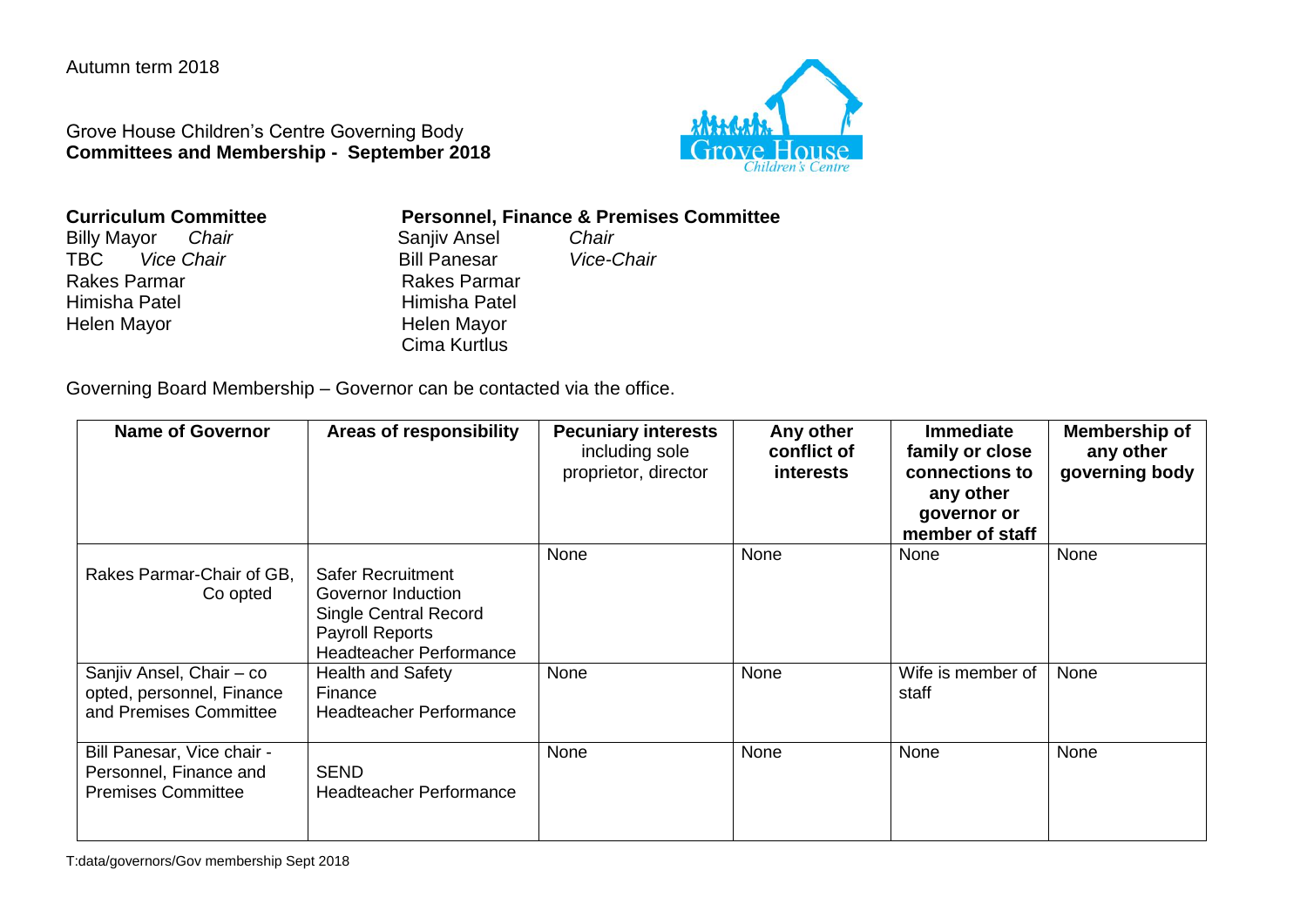| Himisha Patel, Headteacher | None | <b>None</b> | None                                        | None |
|----------------------------|------|-------------|---------------------------------------------|------|
| Helen Mayor, Deputy Head   | None | None        | Wife of William<br>Mayor (associate<br>gov) | None |